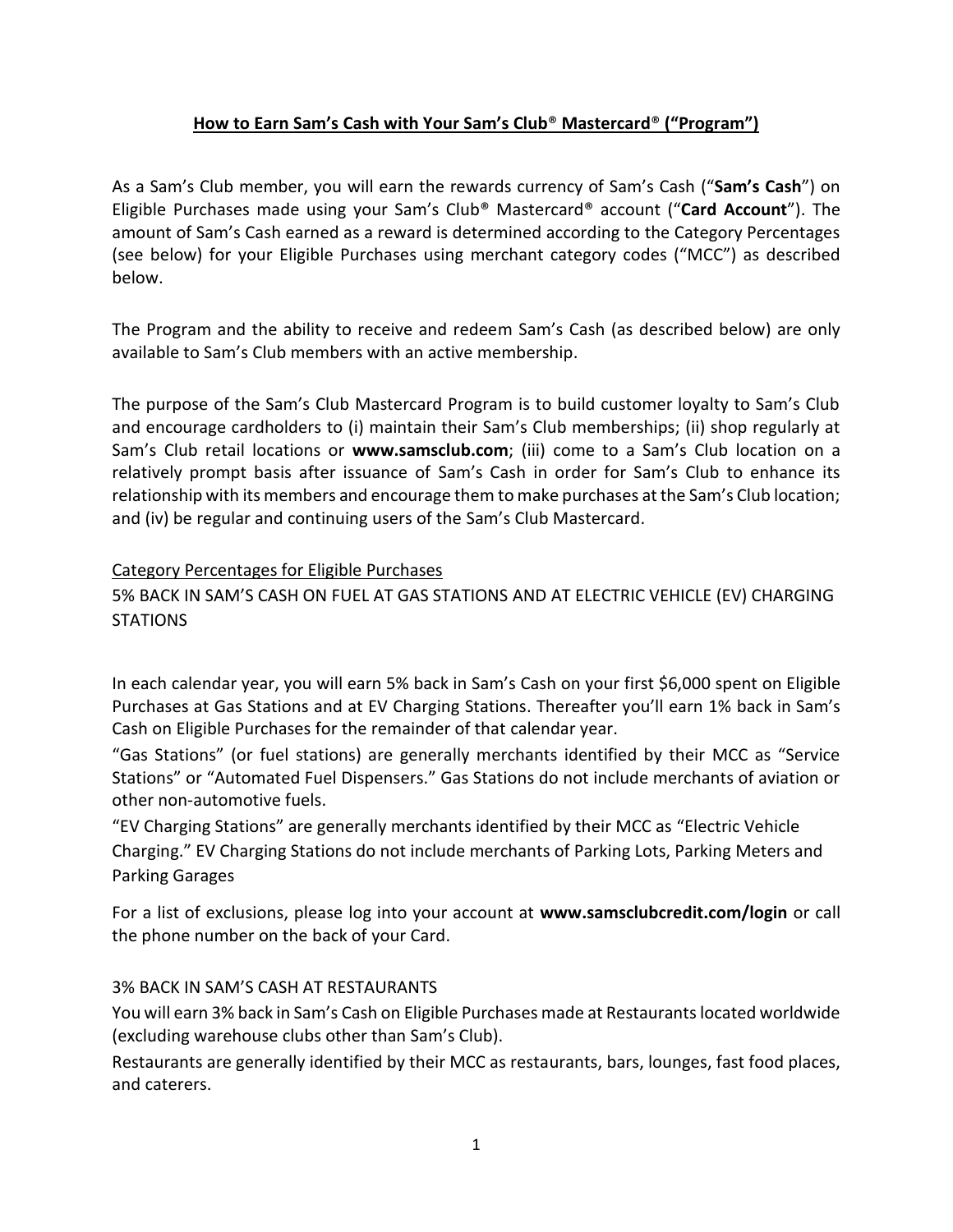For a list of exclusions, please log into your account at **[www.samsclubcredit.com/login](http://www.samsclubcredit.com/login)** or call the phone number on the back of your Card.

## 3% BACK IN SAM'S CASH FOR SAM'S CLUB PLUS MEMBER PURCHASES

Sam's Club Plus Members will earn 3% back in Sam's Cash on all other Eligible Purchases made at any Sam's Club Location, including Scan & Go or at **www.samsclub.com** with your Sam's Club Mastercard.

The amount of Sam's Cash issued on an eligible purchase is based on the Primary Cardholder's membership status as of the end of the day on the date of purchase or, if you have a purchase being shipped or picked up at Sam's Club, on the date your purchase is charged to your Card Account (excluding any authorization holds). If you change your status, please allow some time for the correct % to be rewarded while your membership status is updated. Sam's Club Add-On Members who have their own Card Account will not earn for a Plus Membership unless the Plus Membership is in their name (and not as an Add-On Member, with a Club level membership).

## 1% BACK IN SAM'S CASH ON OTHER ELIGIBLE PURCHASES

You will earn 1% back in Sam's Cash on all other Eligible Purchases, including Eligible Purchases at Sam's Club if you are not a Plus Member.

The percentage rate of Sam's Cash rewarded on an Eligible Purchase (the "**Category Percentage**") is determined by the merchant category code ("**MCC**") associated with the Eligible Purchase. An MCC is a four-digit classification code that is assigned to a merchant by the merchant's payment card network or merchant processor based on the predominant business activity of the merchant. The merchant's MCC will determine whether a particular Eligible Purchase qualifies for the higher Category Percentages earned for "**Gas Stations**" or "**Restaurants**" as described above. For example, a purchase of fuel made at the fuel station area of a grocery store may have an MCC identification as a type of Merchant other than a gas station, and would therefore not qualify for the Gas Station Category Percentage. Neither Sam's Club nor Synchrony Bank ("**Bank**") assigns or has responsibility for the assignment of MCCs, or evaluates what MCC should be assigned to a particular merchant. Bank reserves the right to determine from time to time which MCCs qualify for particular Category Percentages.

For questions about the Category Percentage applicable to a particular purchase or merchant, please call the phone number on the back of your Card.

## **Eligible Purchases**

"**Eligible Purchase**" means net purchases (less credits, returns, taxes and adjustments) of goods and services made using the Card Account, excluding the purchases and transactions identified below:

Eligible Purchases **DO NOT include any of the following purchases at Sam's Club locations, www.samsclub.com or any of the following other transactions:**

- Purchases of tobacco and smoking-related products (including electronic cigarettes);
- Prescription purchases;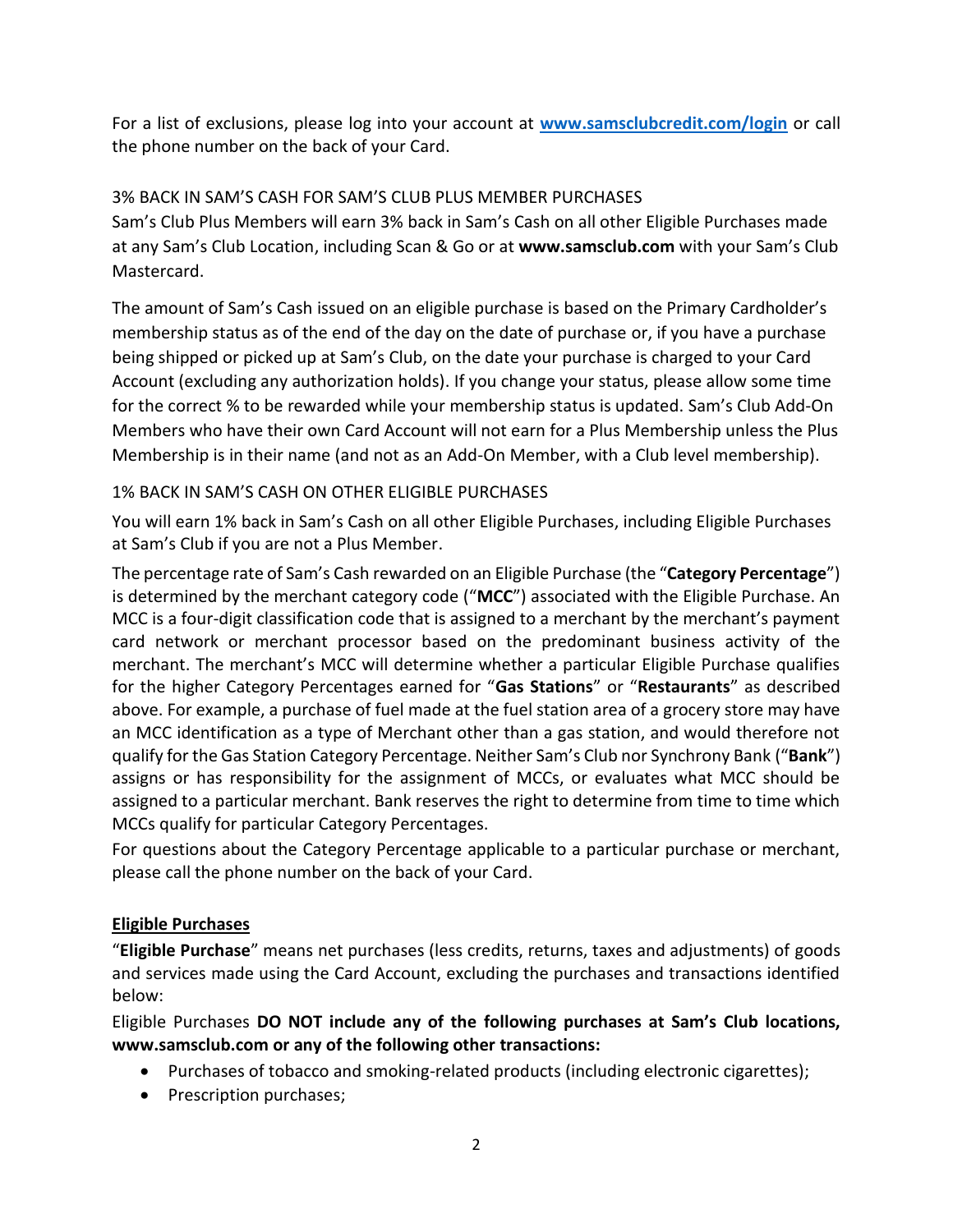- Fees or interest charges;
- Cash advances;
- Traveler's checks;
- Reloading or purchase of prepaid cards, gift cards (including third-party gift cards), or any cash equivalents; and
- Other transactions or charges that are not for the purchase of goods or services.

## **Other Conditions**

- After each Eligible Purchase, you may earn Sam's Cash based on the applicable Category Percentages up to **a maximum of \$5,000 in Sam's Cash per any Calendar Year.** Once you earn \$5,000 in Sam's Cash in a calendar year, Eligible Purchases will not earn any more Sam's Cash for such calendar year.
- Eligible Purchases on multiple Card Accounts for the same Sam's Club member, including business and personal accounts, will be aggregated in determining the annual \$5,000 maximum for Sam's Cash if such Card Accounts are owned by the same member or entity (as indicated by the same name or taxpayer identification number), the Card Accounts have the same guarantor and/or have an owner or guarantor in common.
- When Eligible Purchases are returned for refund, the earned value of Sam's Cash is deducted from accrual of Sam's Cash.

#### **Redeeming and Using Sam's Cash**

- Sam's Cash earned under the Sam's Club Mastercard Rewards Program will be displayed and combined with all other Sam's Cash earned under the Sam's Cash Loyalty Rewards Program Terms and Conditions (**https://www.samsclub.com/content/terms-andconditions**).
- Sam's Cash earned under the Sam's Club Mastercard Rewards Program will be issued and combined with all other Sam's Cash earned under the Sam's Cash Loyalty Rewards Program, within 1-2 billing cycles after being earned. Sam's Cash will not expire but you must remain an active Sam's Club member. If a Sam's Club membership ceases, the rewards may not be redeemed until such membership is reactivated.
- Sam's Cash can be applied to most purchases at a Sam's Club location, including transactions with Scan & Go (some restrictions may apply, please see screen when redeeming your Sam's Cash) and **www.samsclub.com**. Sam's Cash cannot be used for purchases from third parties or some prescription-related products.
- Sam's Cash balances are non-transferable and non-assignable.
- Sam's Cash may be redeemed for cash in clubs with a maximum amount established by Sam's Club in its sole discretion. In addition, unless prohibited by law, Sam's Club reserves the right to require a mandatory cash out of the Sam's Cash account periodically in its sole discretion.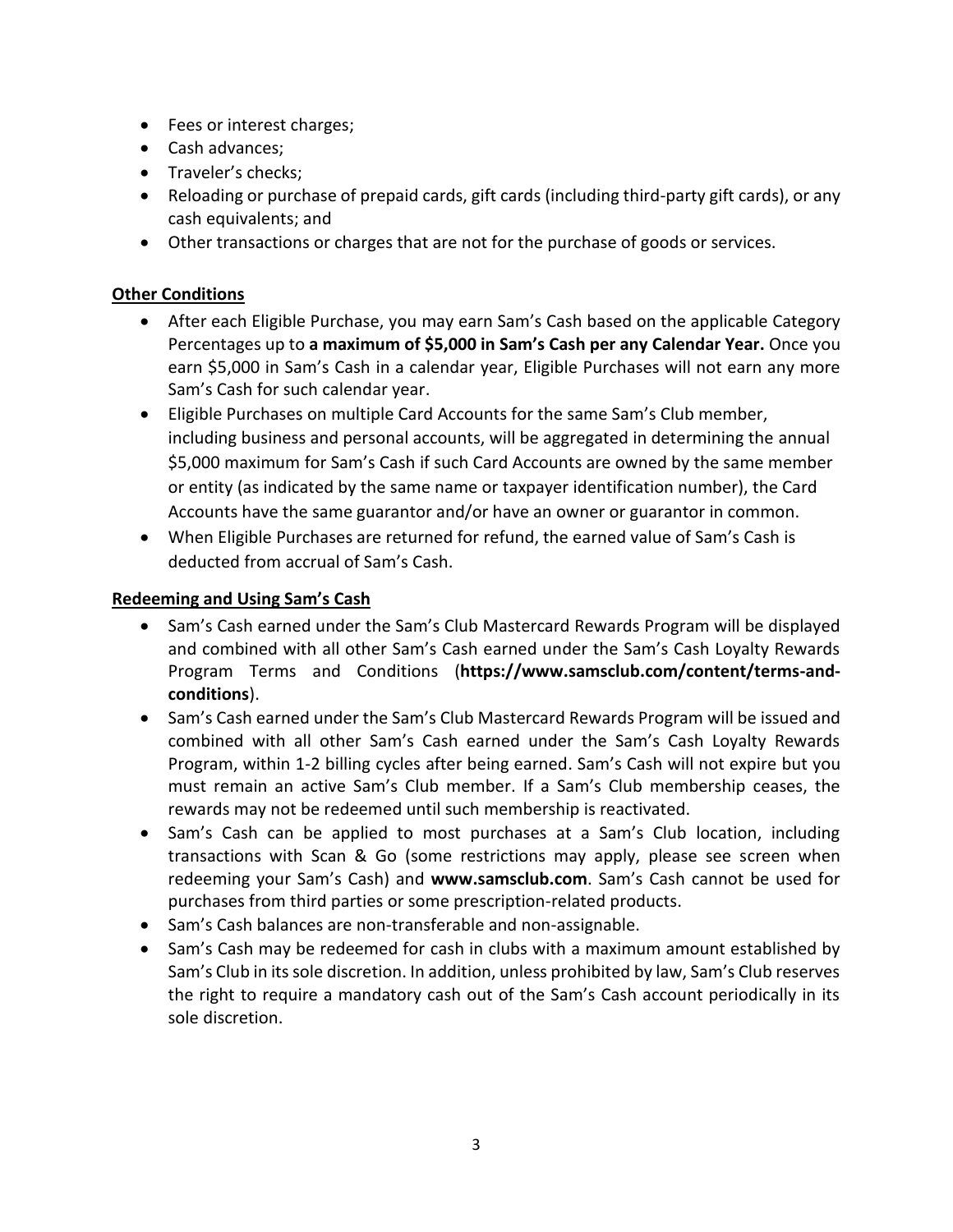## **Exclusions to Earning and Issuance of Sam's Cash**

- If your Card Account is not in good standing (i.e., becomes delinquent), any Sam's Cash earned but not issued will be forfeited until your Card Account is back in good standing whereby you can start earning new Sam's Cash at such time;
- If your Sam's Club Membership is terminated, cancelled or revoked by Sam's Club, any remaining Sam's Cash balance shall be forfeited; or

• If your Card Account is cancelled or closed (either by you or by Bank), any earned and issued Sam's Cash will remain in your Sam's Club membership account until redeemed pursuant to the Sam's Cash Loyalty Rewards Terms & Conditions, but you will forfeit any Sam's Cash you have earned if it has not yet been issued (and deposited) into your Sam's Cash balance.

## **Additional Considerations**

You acknowledge that the Program is a promotional program as to which no consideration has been paid by you, and Sam's Club members have no ownership interests in Sam's Cash, and these rewards collected do not constitute property. You further acknowledge that you have no right, title or interest in Sam's Cash until all conditions precedent are met, including redemption of the Sam's Cash at a Sam's Club location or at **www.samsclub.com**. Nothing herein requires Sam's Club to accept Sam's Cash if the entire Rewards Program has been cancelled, terminated or suspended.

Sam's Club and Bank have the right to add, modify or delete any benefit, service or feature of the Program at our sole discretion. Changes to the Program may include, among other things, modifying Eligible Purchases, Excluded Transactions, the Category Percentages and purchase categories; maximum Sam's Cash amounts that may be earned or redeemed, imposing additional restrictions or terminating the Program in its entirety. We reserve the right to remove any participant from the Program for any reason, including in the event of any fraud or abuse in connection with the Program.

Please see the Sam's Cash Loyalty Rewards Program Terms & Conditions at **<https://www.samsclub.com/content/terms-and-conditions>** for further details on the Sam's Cash program.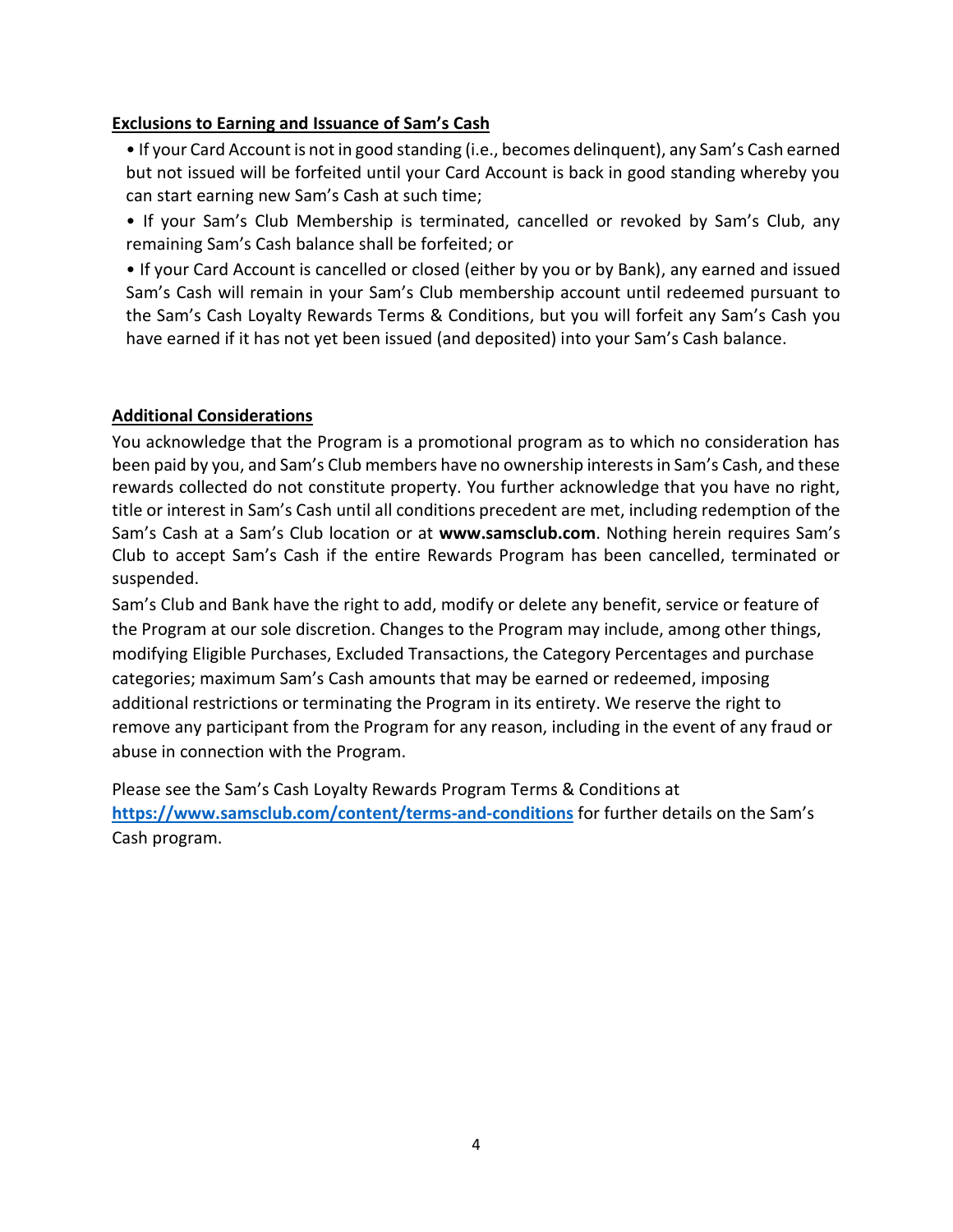# **Cómo Obtener Sam's Cash con Su Sam's Club® Mastercard® ("Programa")**

Como miembro de Sam's Club, ganará recompensas en efectivo ("**Sam's Cash**") en Compras Elegibles realizadas con su cuenta Sam's Club® Mastercard® ("**Cuenta de Tarjeta**"). El monto del Sam's obtenido como recompensa se determina según los Porcentajes de las Categorías (ver a continuación) para sus Compras Elegibles utilizando códigos de categoría de comercio ("MCC") como se describe a continuación.

El Programa y la capacidad de recibir y canjear Sam's Cash (como se describe a continuación) solo están disponibles para los miembros de Sam's Club con una membresía al día.

El propósito del Programa Sam's Club Mastercard es fomentar la lealtad del cliente hacia Sam's Club y alentar a los titulares de tarjeta a (i) mantener su membresía con Sam's Club; (ii) comprar regularmente en las ubicaciones minoristas de Sam's o en **www.samsclub.com**; (iii) llegar a una ubicación de Sam's Club de forma relativamente rápida después de la emisión de la recompensa Sam's Cash, a fin de que Sam's Club mejore su relación con sus miembros y los aliente a realizar compras en la ubicación de Sam's Club; y (iv) ser usuarios habituales y continuos de Sam's Club Mastercard.

### Porcentajes de Categorías para Compras Elegibles

5% DE REEMBOLSO DE SAM'S CASH EN COMBUSTIBLE EN GASOLINERAS Y EN ESTACIONES DE CARGA PARA VEHÍCULOS ELECTRÓNICOS (VE)

En cada año calendario, usted obtendrá un 5% de Reembolso en Sam's Cash sobre los primeros \$6,000 gastados en Compras Elegibles en Gasolineras y en Estaciones de Carga de VE. Posteriormente, ganará un 1% de Reembolso en Sam's Cash sobre Compras Elegibles durante el resto de ese año calendario.

Las "Gasolineras" (o estaciones de servicio) son, por lo general, comercios identificados por el código de categoría de comercio (MCC) como "Estaciones de Servicio" o "Surtidores Automáticos de Combustible." Las Gasolineras no incluyen comercios de combustible para aviones u otro tipo de combustibles que no sean para automóviles.

Las "Estaciones de Carga de VE" son, por lo general, comercios identificados por el código de categoría de comercio (MCC) como "Carga Para Vehículos Eléctricos". Las Estaciones de Carga de VE no incluyen comercios de Estacionamientos, Medidores de Estacionamiento y Garajes de Estacionamiento.

Para consultar una lista de exclusiones, por favor inicie sesión en su cuenta en **www.samsclubcredit.com/login** o llame al número de teléfono que figura al dorso de su Tarjeta.

## 3% DE REEMBOLSO EN SAM'S CASH EN COMPRAS EN RESTAURANTES

Usted ganará 3% de Reembolso en Sam's Cash en las Compras Elegibles realizadas en Restaurantes de todo el mundo (se excluyen los clubes de almacén que no sean de Sam's Club). Los restaurantes por lo general están identificados por su MCC como restaurantes, bares, lounges, locales de comida rápida y servicios de catering.

Para consultar una lista de exclusiones, por favor inicie sesión en su cuenta en **www.samsclubcredit.com/login** o llame al número de teléfono que figura al dorso de su Tarjeta.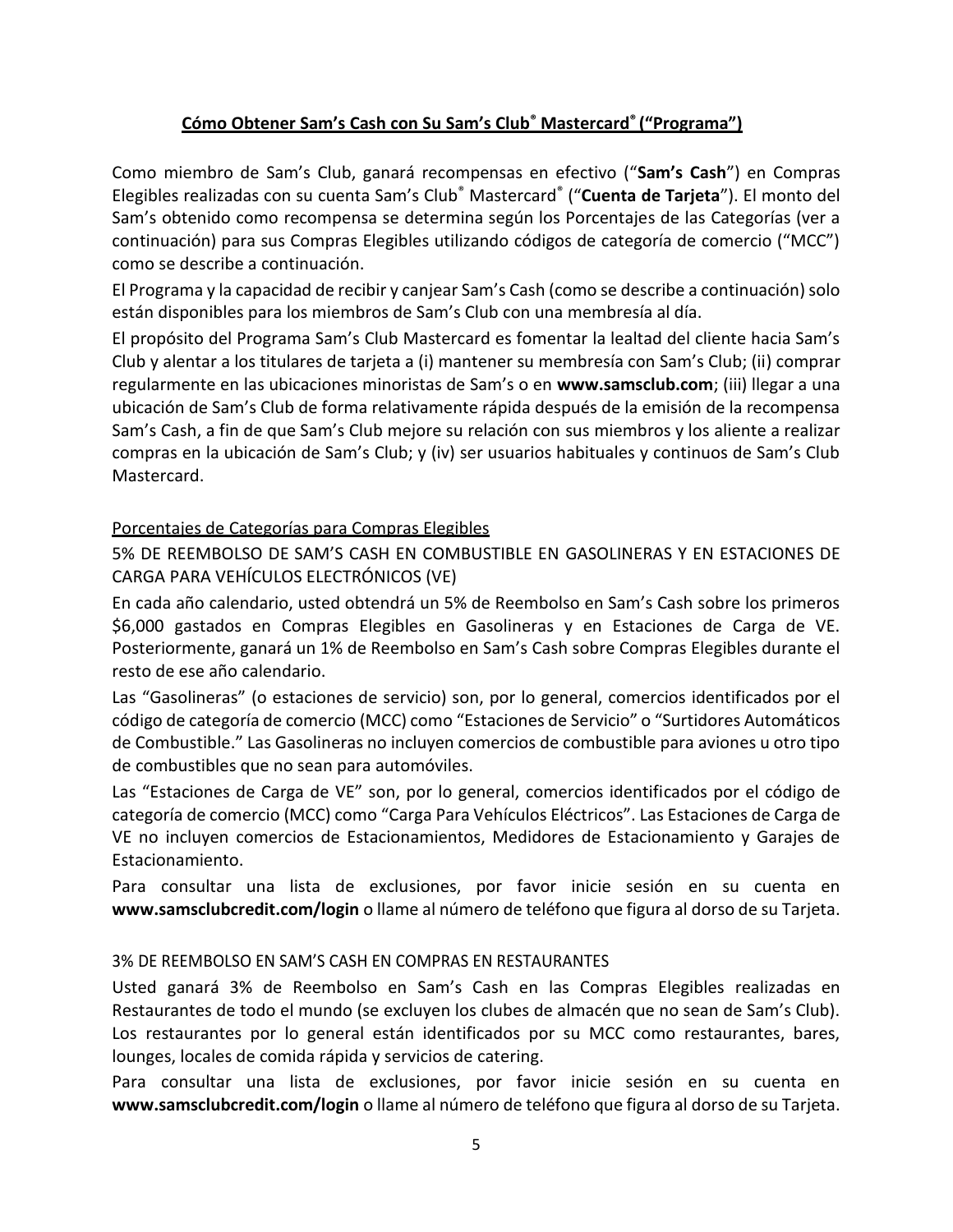#### 3% DE REEMBOLSO EN SAM'S CASH EN COMPRAS PARA MIEMBROS PLUS DE SAM'S CLUB

Los Miembros Plus de Sam's Club, ganarán un 3% en Sam's Cash en todas las demás Compras Elegibles hechas en cualquier ubicación Sam's Club, incluidos Scan & Go y **www.samsclub.com**, con su Sam's Club Mastercard.

El monto de Sam's Cash en una compra elegible se emite en base al estatus de la membresía del titular de la tarjeta al final del día de la fecha en que se realice la compra o, si tiene compras en proceso de envío o para recoger en el Club, en la fecha en que su compra se registre en su cuenta (se excluye cualquier autorización pendiente). Si usted cambia de estatus, por favor permita algún tiempo para que se le recompense con el % correcto mientras el estatus de su membresía se actualiza. Los Miembros Añadidos de Sam's Club que tienen su propia Cuenta de Tarjeta no ganarán como una Membresía Plus a menos que la Membresía Plus esté bajo su nombre (y no como Miembro Añadido, con una membresía de nivel Club).

### 1% EN EFECTIVO EN SAM'S CASH EN OTRAS COMPRAS ELEGIBLES

Usted ganará un 1% en Sam's Cash en todas las demás Compras Elegibles, incluidas las Compras Elegibles en Sam's Club si no es un Miembro Plus.

La tasa de porcentaje de Sam's Cash ganadas en una Compra Elegible (**el "Porcentaje de Categoría"**) se determina por el código de categoría del comercio ("**MCC**") asociado con la Compra Elegible.

Un MCC es un código de clasificación de cuatro dígitos que se asigna a un comercio por la red de tarjetas de pago del comercio o el procesador mercantil según la actividad comercial principal del comercio. El MCC del comercio determinará si una Compra Elegible específica califica para recibir el Porcentaje de Categoría más alto de "**Gasolineras**" o "**Restaurantes**" según se describió anteriormente. Por ejemplo, una compra de combustible realizada en la zona de la estación de servicio de un supermercado puede tener una identificación MCC que la clasifica como un tipo de Comercio distinto a una gasolinera y, por lo tanto, no calificaría para recibir el Porcentaje de Categoría de Gasolinera. Ni Sam's Club ni Synchrony Bank ("**Banco**") asignan o son responsables de la asignación del MCC, ni evalúan qué MCC debe asignarse a un comercio determinado. El Banco se reserva el derecho de determinar, ocasionalmente, qué MCC califica para cierto Porcentaje de Categoría.

Si tiene preguntas sobre el Porcentaje de Categoría correspondiente a una compra o comercio en particular, por favor llame al número de teléfono que figura al dorso de su Tarjeta.

## **Compras Elegibles**

**"Compras Elegibles"** se refiere a las compras netas (menos créditos, devoluciones y ajustes) de bienes y servicios realizadas utilizando la Cuenta de Tarjeta. Se excluyen las compras y transacciones que se identifican a continuación.

Las Compras Elegibles **NO incluyen ninguna de las siguientes compras en ubicaciones de Sam's Club, www.samsclub.com o cualquier otra de las siguientes transacciones:**

• Compras de tabaco y productos relacionados con el tabaquismo (incluidos los cigarrillos electrónicos);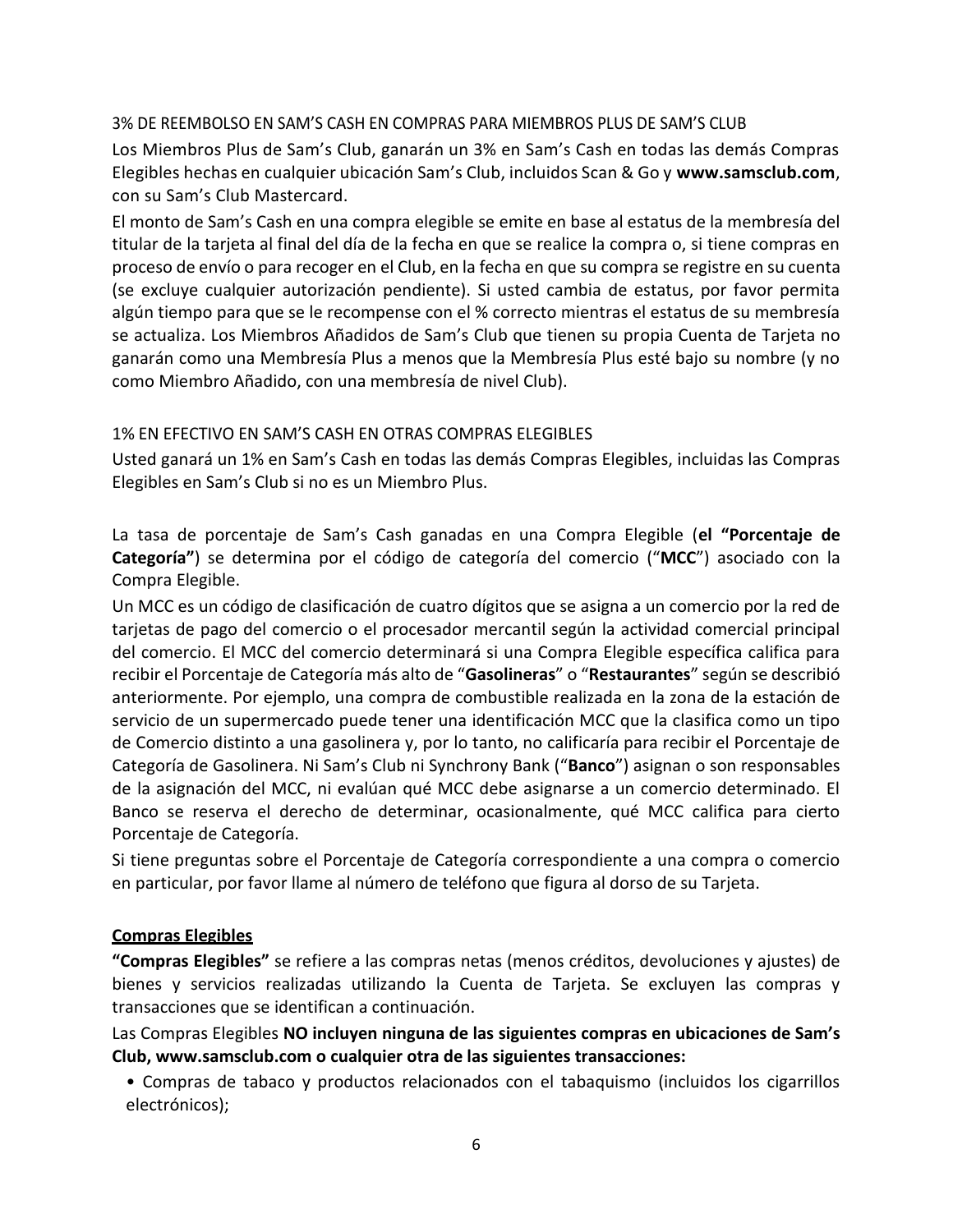- Compras con prescripción médica;
- Tarifas o cargos por intereses;
- Adelantos en efectivo;
- Cheques de viajero;

• Recarga o compra de tarjetas prepagas, tarjetas de regalo (incluidas las tarjetas de regalo de terceros) o cualquier equivalente en efectivo; y

• Otras transacciones o cargos que no sean para la compra de bienes o servicios.

### **Otras Condiciones**

• Después de cada Compra Elegible, usted podría ganar Sam's Cash en función de los Porcentajes de Categorías correspondientes hasta **un máximo de \$5,000 en recompensas de Sam's Cash por Año Calendario**. Cuando haya ganado \$5,000 en Sam's Cash en un año calendario, las Compras Elegibles no ganarán más recompensas de Sam's Cash en dicho año calendario.

• Las Compras Elegibles en múltiples Cuentas de Tarjeta del mismo miembro de Sam's Club, incluidas las cuentas comerciales y personales, se sumarán para determinar el máximo de \$5,000 en Sam's Cash si dichas Cuentas de Tarjeta pertenecen al mismo miembro o entidad (como se indica por tener el mismo nombre o número de identificación de contribuyente), tienen el mismo garante y/o tienen un propietario o garante en común.

• Cuando se devuelven Compras Elegibles para un reembolso, el Sam's Cash previamente obtenido se deduce del Sam's Cash previamente acumulado.

## **Cómo Canjear y Utilizar el Sam's Cash**

• El Sam's Cash obtenido como parte del Programa de Recompensas Sam's Club Mastercard se mostrará y combinará con cualquier otro Sam's Cash obtenido según los Términos y Condiciones del Programa de Recompensas de Lealtad Sam's Cash (**https://www.samsclub.com/content/terms-and-conditions**)

• El Sam's Cash obtenido bajo el Programa de Recompensas de Sam's Club Mastercard se emitirá y se combinará con cualquier otro Sam's Cash ganado bajo el Programa de Recompensas de Lealtad de Sam's Cash en un plazo de 1 a 2 ciclos de facturación después de haberlo ganado. El Sam's Cash no caduca mientras siga siendo socio de Sam's Club. Si deja de ser socio de Sam's Club, las recompensas no se podrán canjear hasta que se reactive dicha membresía.

• El Sam's Cash puede aplicarse a la mayoría de las compras en un local de Sam's Club, incluidas las transacciones con Scan & Go (pueden aplicarse algunas restricciones, consulte la pantalla al canjear su Sam's Cash) y en **www.samsclub.com**. El Sam's Cash no puede utilizarse para compras de terceros ni para algunos productos relacionados con una prescripción.

• Los saldos de Sam's Cash no son transferibles ni asignables.

• El Sam's Cash se puede canjear por dinero en efectivo en los clubes con una cantidad máxima establecida por Sam's Club a su entera discreción. Además, a menos que lo prohíba la ley, Sam's